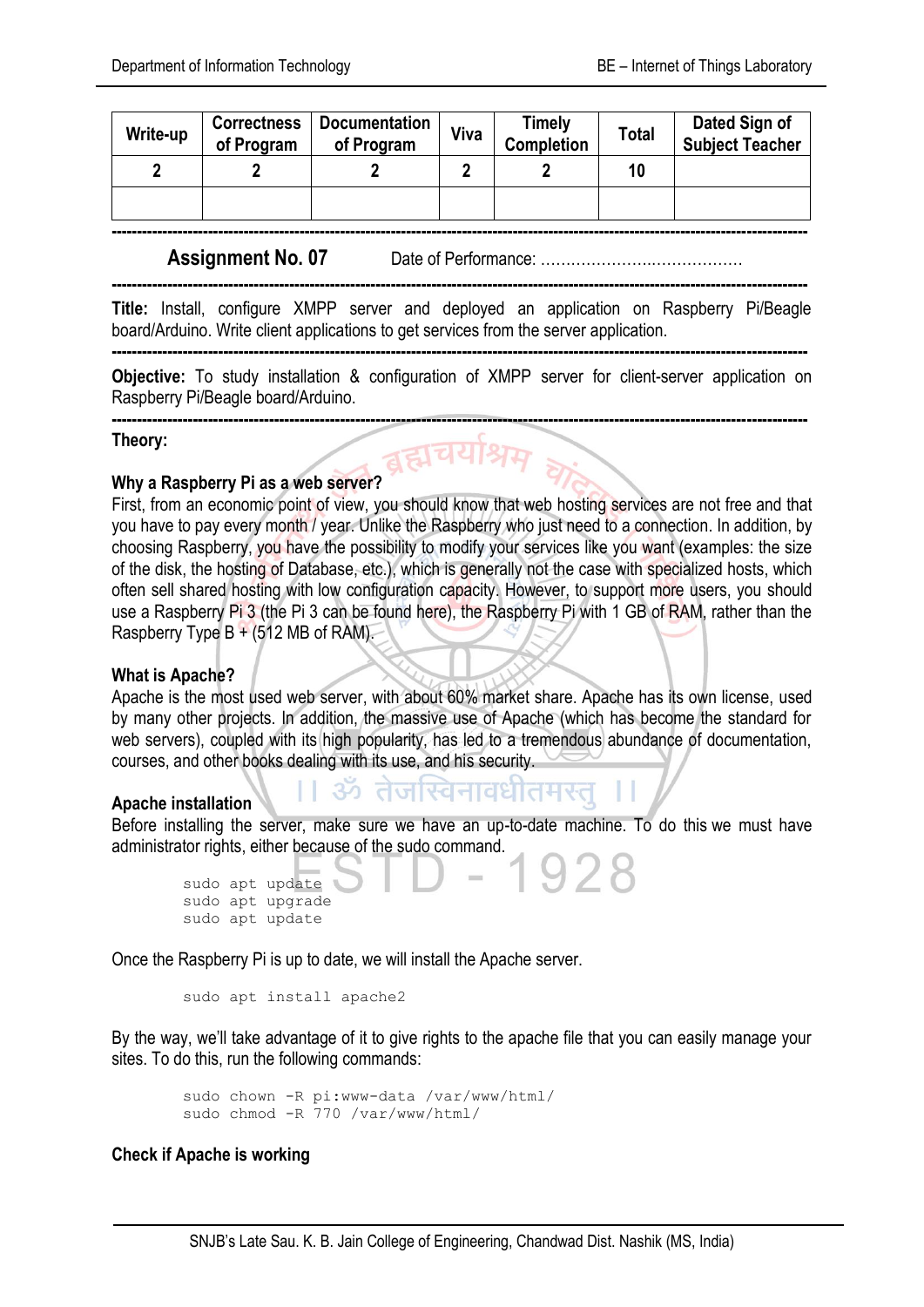Once the installation completed, we can test that Apache is working properly by going to the Raspberry address. To do this, it's necessary to try to access to the Raspberry from port 80 (this port not being opened from the outside, it will have to do since the Raspberry itself). Simply open the Raspberry web browser, and go to "http://127.0.0.1". You should then get a page with a message like "It works! "And plenty of other text. If you do not already have a GUI on your Raspbian, or you use SSH to connect to your Raspberry, you can use the following command:

wget -0 check apache.html http://127.0.0.1

This command will save the HTML code of the page in the file "check\_apache.html" in the current directory. So you only have to read the file with the command

cat ./check\_apache.html

If you see marked at a location in the code "It works!" is that Apache is working. Apache uses the directory "/var/www/html" as the root for your site. This means that when you call your Raspberry on port 80 (http), Apache looks for the file in "/var/www/html". For example, if you call the address "http://127.0.0.1/example", Apache will look for the "example" file in the "/var/www/html" directory. To add new files, sites, etc., you will need to add them to this directory. You can now use your Raspberry to make a site in HTML, CSS and JavaScript, internally. However, you may want to quickly allow interactions between the site and the user. For example, to allow the user to register, etc. For this, you are going to need PHP.

**PHP installation on your Raspberry Pi** We will again use the administrator to install PHP with the command line.

sudo apt install php php-mbstring

#### **Control if PHP is working**

To know if PHP is working properly, it's not very complicated, and the method is quite similar to the one used for Apache. You will first delete the file "index.html" in the directory "/var/www/html".

sudo rm /var/www/html/index.html

Then create an "index.php" file in this directory, with this command line

echo "" > /var/www/html/index.php

From there, the operation is the same as for the Apache check.

# **A MySQL database for server**

Now that we have set up PHP, you will probably want to store information for use in your sites. For this purpose, databases are most often used. We will therefore set up a DBMS (Database Management System), namely MySQL. MySQL is a free, powerful, massively used DBMS (about 56% market share of free DBMS). Here again, MySQL is so essential to development, whatever the language, that you must absolutely learn and master it.

# **How to install MySQL**

To do this, we will install mysql-server **and** php-mysql (which will serve as link between php and mysql)

```
sudo apt install mysql-server php-mysql
```